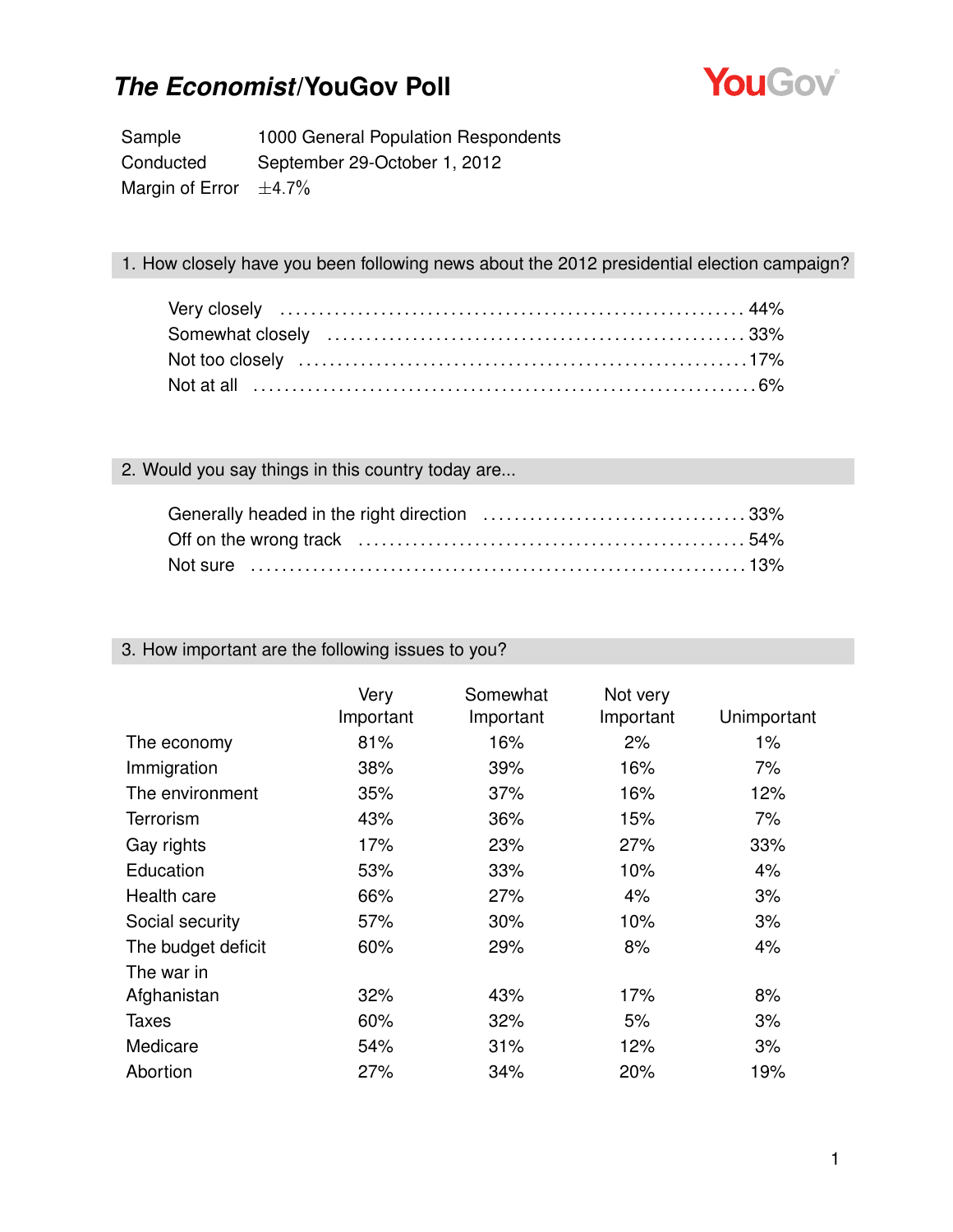

4. Which of these is the most important issue for you?

| The budget deficit (and according control of the budget deficit (and according control of the budget deficit |  |
|--------------------------------------------------------------------------------------------------------------|--|
|                                                                                                              |  |
|                                                                                                              |  |
|                                                                                                              |  |
|                                                                                                              |  |
|                                                                                                              |  |

5. Do you plan to watch the first presidential debate between Barack Obama and Mitt Romney, to be held in Denver next Wednesday?

### 6. Who do you think will win the first presidential debate?

7. Do you think the debates will affect the outcome of the election?

| Yes |  |  |  |  |  |  |  |  |  |  |  |  |  |  |  |  |  |  |  |  |  |  |  |  |  |  |  |
|-----|--|--|--|--|--|--|--|--|--|--|--|--|--|--|--|--|--|--|--|--|--|--|--|--|--|--|--|
|     |  |  |  |  |  |  |  |  |  |  |  |  |  |  |  |  |  |  |  |  |  |  |  |  |  |  |  |
|     |  |  |  |  |  |  |  |  |  |  |  |  |  |  |  |  |  |  |  |  |  |  |  |  |  |  |  |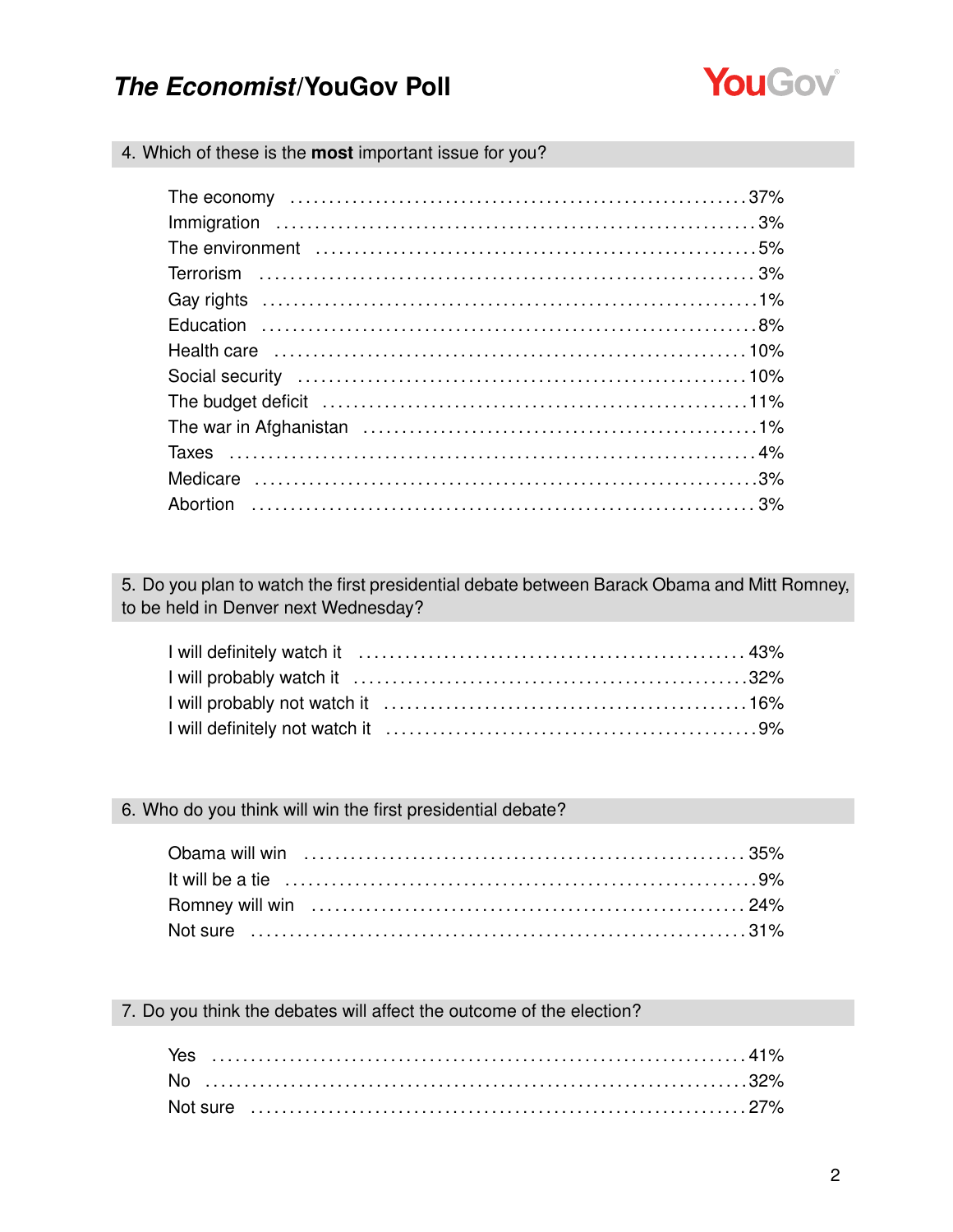

| 8. Do you have a favorable or an unfavorable opinion of the following people? |  |
|-------------------------------------------------------------------------------|--|
|                                                                               |  |
|                                                                               |  |

|                     | Verv      | Somewhat  | Somewhat    | Verv        | Don't |
|---------------------|-----------|-----------|-------------|-------------|-------|
|                     | favorable | favorable | unfavorable | unfavorable | know  |
| <b>Barack Obama</b> | 32%       | 16%       | 10%         | 38%         | 5%    |
| Mitt Romney         | 20%       | 22%       | 20%         | 30%         | 9%    |
| Paul Ryan           | 28%       | 14%       | 13%         | 32%         | 14%   |
| Joe Biden           | 20%       | 21%       | 17%         | 32%         | 10%   |

9. Do you approve or disapprove of the way Barack Obama is handling his job as President?

### 10. Do you approve or disapprove of the way Barack Obama is handling these specific issues?

|                    | Strongly<br>approve | Somewhat<br>approve | Somewhat<br>disapprove | Strongly<br>disapprove | No<br>opinion |
|--------------------|---------------------|---------------------|------------------------|------------------------|---------------|
| The economy        | 19%                 | 23%                 | 10%                    | 41%                    | 8%            |
| Immigration        | 16%                 | 21%                 | 13%                    | 37%                    | 13%           |
| The environment    | 13%                 | 27%                 | 15%                    | 27%                    | 18%           |
| Terrorism          | 26%                 | 18%                 | 15%                    | 30%                    | 11%           |
| Gay rights         | 19%                 | 23%                 | 10%                    | 27%                    | 21%           |
| Education          | 19%                 | 26%                 | 14%                    | 25%                    | 15%           |
| Health care        | 27%                 | 16%                 | 6%                     | 42%                    | 8%            |
| Social security    | 19%                 | 20%                 | 13%                    | 32%                    | 14%           |
| The budget deficit | 15%                 | 21%                 | 12%                    | 42%                    | 10%           |
| The war in         |                     |                     |                        |                        |               |
| Afghanistan        | 21%                 | 22%                 | 18%                    | 27%                    | 12%           |
| <b>Taxes</b>       | 20%                 | 23%                 | 12%                    | 35%                    | 10%           |
| Medicare           | 21%                 | 19%                 | 13%                    | 33%                    | 14%           |
| Abortion           | 18%                 | 22%                 | 10%                    | 27%                    | 23%           |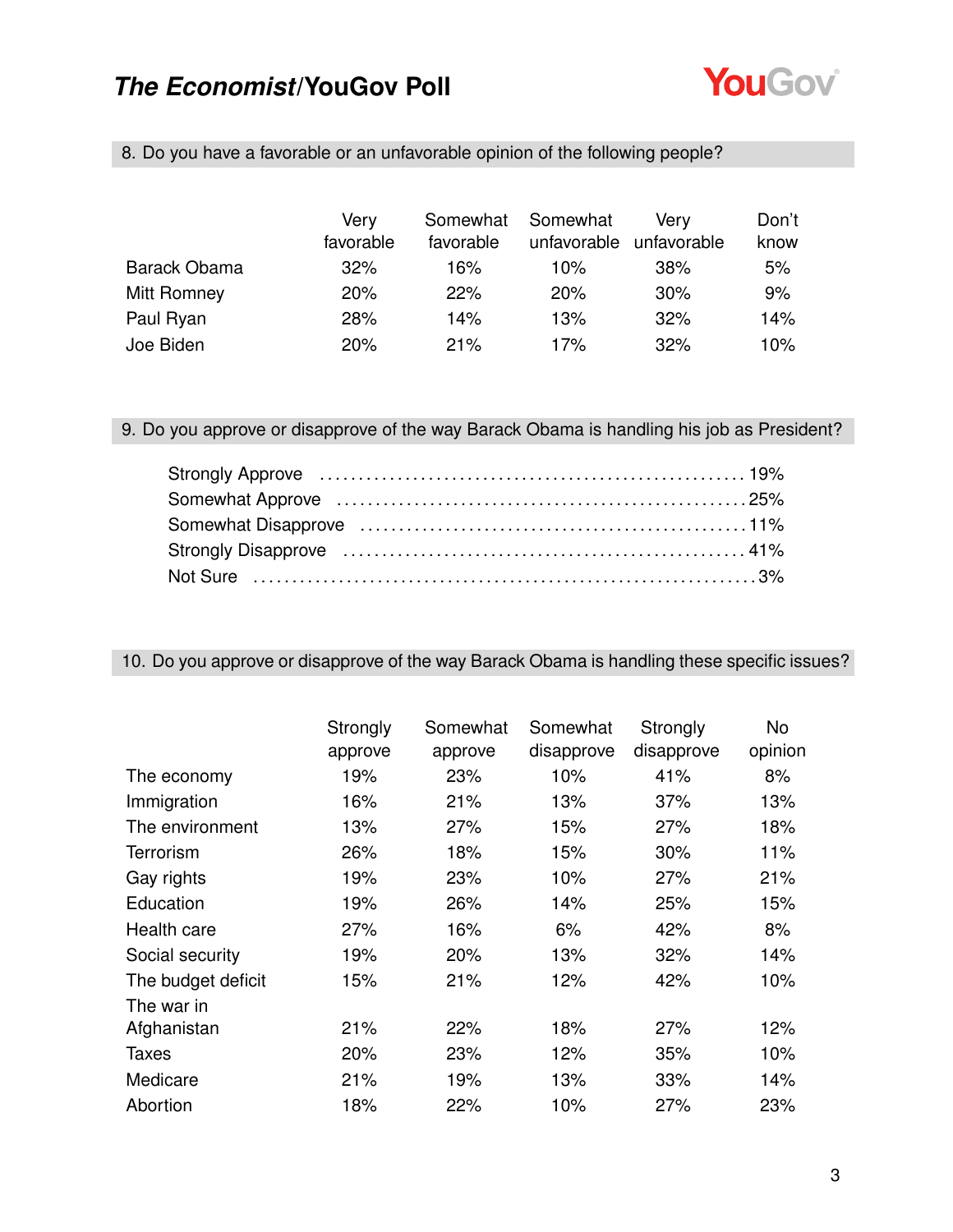

11. Overall, do you approve or disapprove of the way that the United States Congress is handling its job?

12. How likely is it that you will vote in the election for president this November? *Asked of registered voters*

13. How enthusiastic are you about voting for president in the upcoming presidential election in November? *Asked of registered voters*

14. Who will you vote for in the 2012 Presidential election?

*Asked of registered voters. Those responding "not sure" were asked a followup question about which way they leaned, and they were allocated to the candidate to which they lean.*

|                     | <b>Registered Voters</b> | <b>Likely Voters</b> |
|---------------------|--------------------------|----------------------|
| <b>Barack Obama</b> | 49%                      | 49%                  |
| Mitt Romney         | 41%                      | 44%                  |
| Other               | 6%                       | 5%                   |
| Not sure            | 3%                       | 2%                   |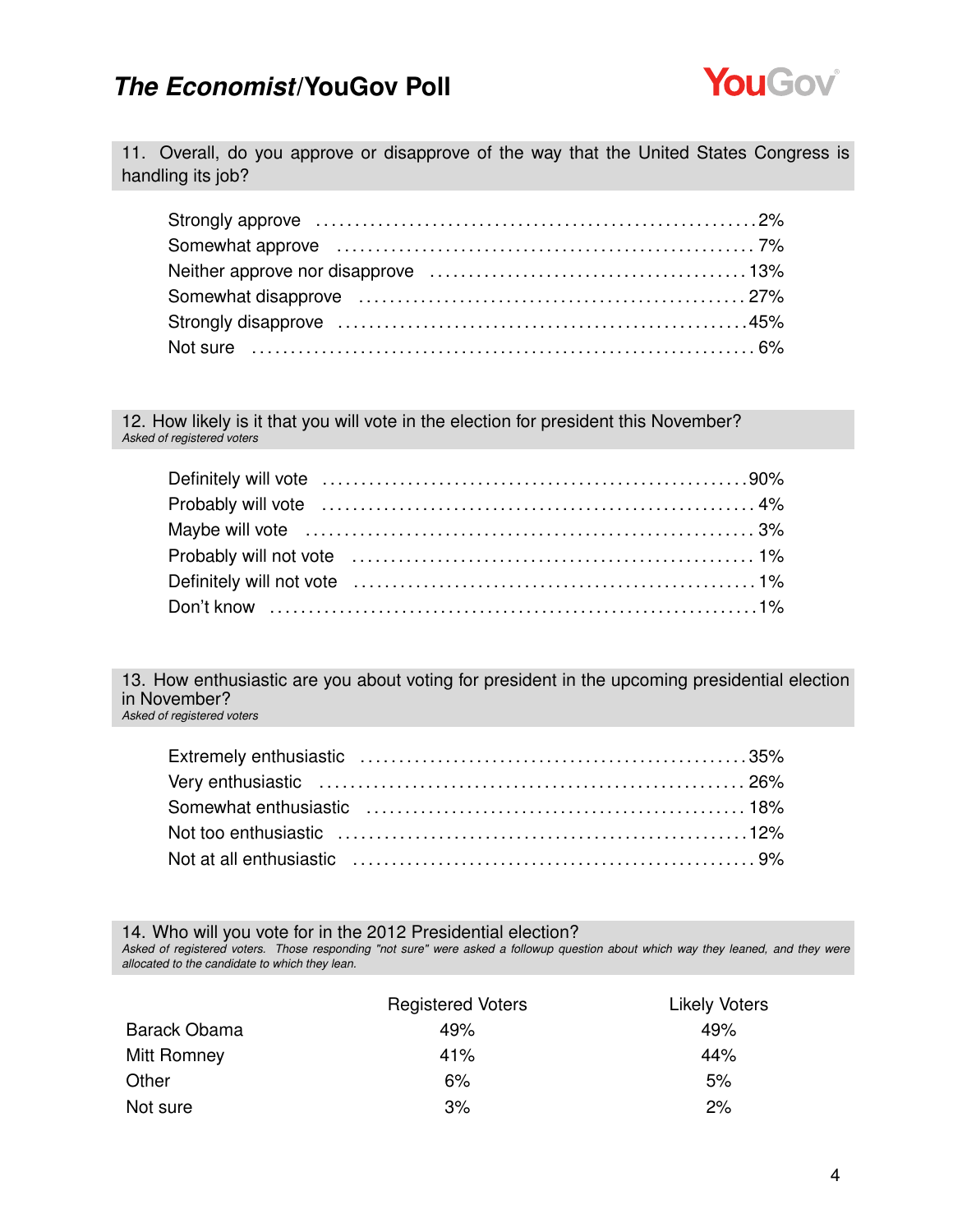

15. How sure are you about your plans to vote for [Obama/Romney]? *Asked of Obama/Romney supporters*

| I will definitely vote for [Obama/Romney]. My mind is made up  90%     |  |
|------------------------------------------------------------------------|--|
| I will probably vote for [Obama/Romney], but I could change my mind 6% |  |
| I'm leaning toward voting for [Obama/Romney] 3%                        |  |

16. Would you say you are mostly voting for [Obama/Romney] or against [other candidate]? *Asked of Obama/Romney supporters*

| I'm mostly voting against [other candidate] 38% |  |
|-------------------------------------------------|--|
|                                                 |  |

17. Regardless of which candidate you support, who do you think is most likely to win the Presidential election in November? *Asked of registered voters*

| Obama and Romney are equally likely to win 15% |  |
|------------------------------------------------|--|
|                                                |  |
|                                                |  |
|                                                |  |

18. If an election for U.S. Congress were being held today, who would you vote for in the district where you live?

|                                                     | <b>Registered Voters</b> | Likely voters |
|-----------------------------------------------------|--------------------------|---------------|
| The Democratic<br>Party candidate<br>The Republican | 42%                      | 43%           |
| Party candidate                                     | 41%                      | 43%           |
| Other                                               | 2%                       | 2%            |
| Not sure                                            | 13%                      | 13%           |
| I would not vote                                    | 2%                       | 0%            |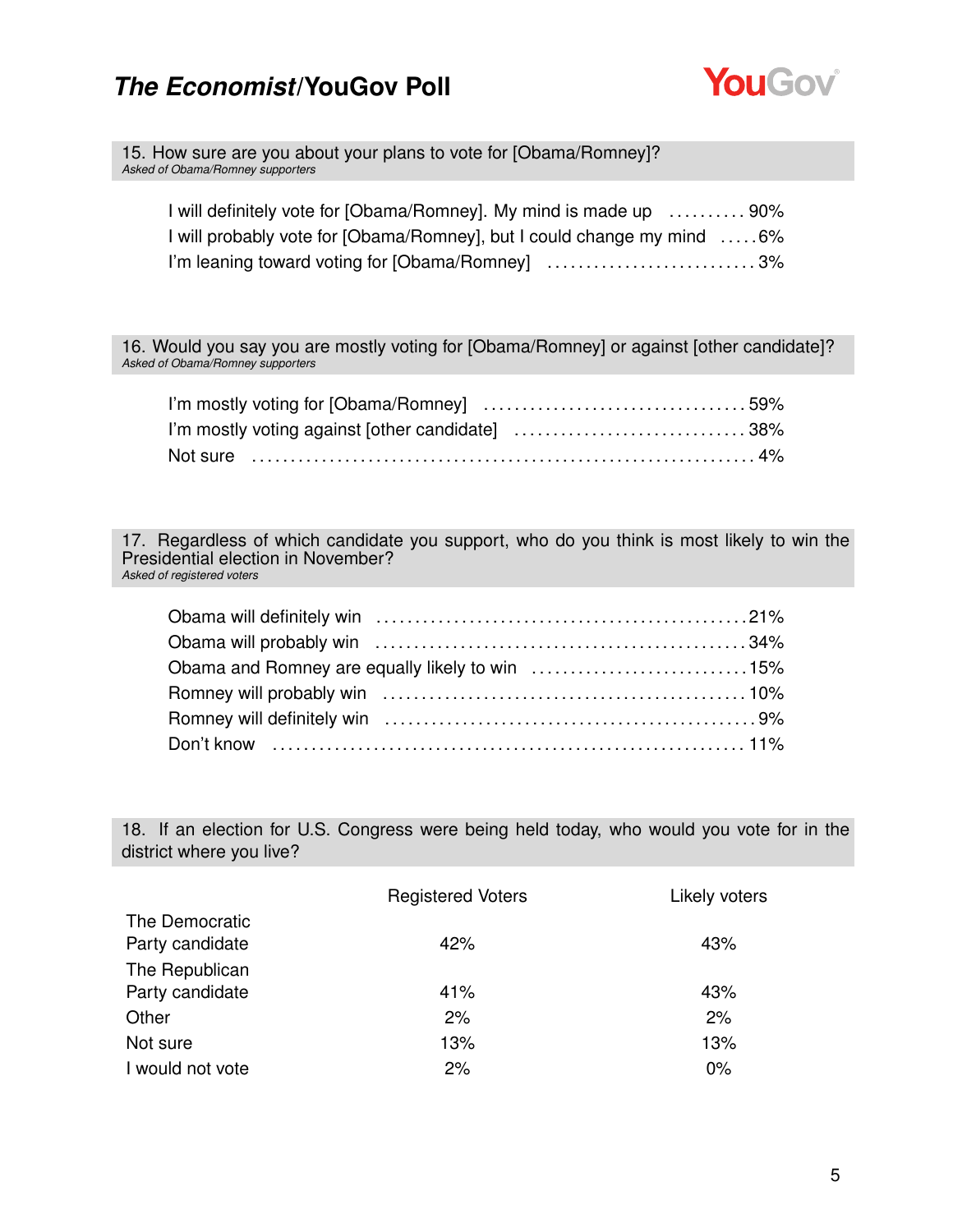

19. Please indicate if you have engaged in the following activities in relation to any candidate running for office in the 2012 election. (Check all that apply)

| Read a letter that came to your home in the mail about a candidate  33%                |  |
|----------------------------------------------------------------------------------------|--|
| None of these matures are not all the set of these matures are not contained as $38\%$ |  |
|                                                                                        |  |

|                                            | Very well | Somewhat<br>well | Not very<br>well | Not well at<br>all |
|--------------------------------------------|-----------|------------------|------------------|--------------------|
| Takes positions on<br>issues and sticks by |           |                  |                  |                    |
| them                                       | 22%       | 32%              | 21%              | 25%                |
| Is personally wealthy                      | 42%       | 43%              | 9%               | 6%                 |
| Cares about people                         |           |                  |                  |                    |
| like me                                    | 33%       | 19%              | 12%              | 35%                |
| Cares about the poor                       | 33%       | 26%              | 16%              | 25%                |
| Cares about the                            |           |                  |                  |                    |
| middle class                               | 34%       | 20%              | 15%              | 31%                |
| Cares about the                            |           |                  |                  |                    |
| wealthy                                    | 20%       | 34%              | 19%              | 26%                |

20. How well do you think each the following describes Barack Obama?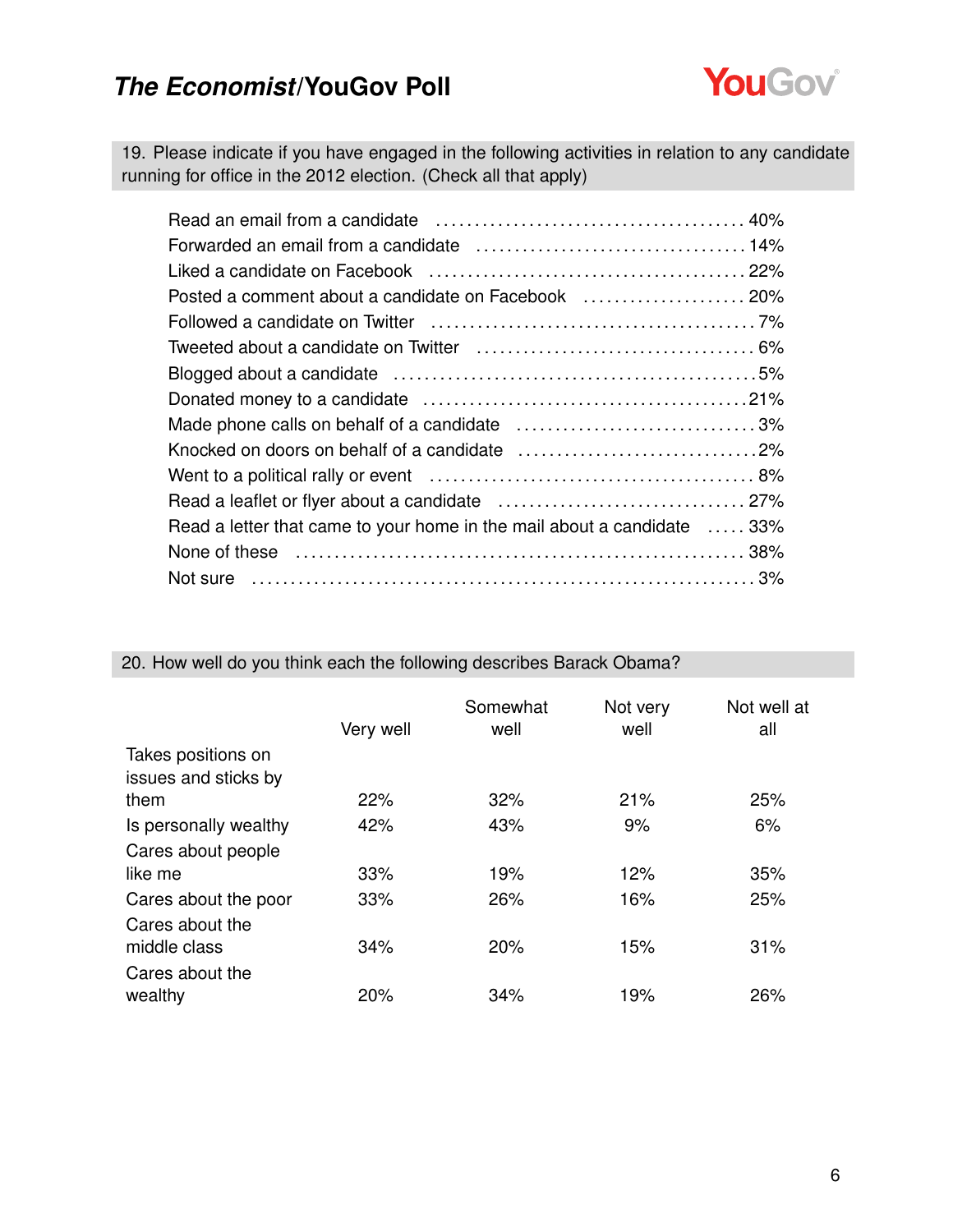

|                                            | Very well | Somewhat<br>well | Not very<br>well | Not well at<br>all |
|--------------------------------------------|-----------|------------------|------------------|--------------------|
| Takes positions on<br>issues and sticks by |           |                  |                  |                    |
| them                                       | 16%       | 31%              | 22%              | 31%                |
| Is personally wealthy                      | 82%       | 12%              | 2%               | 5%                 |
| Cares about people                         |           |                  |                  |                    |
| like me                                    | 20%       | 23%              | 21%              | 36%                |
| Cares about the poor                       | 18%       | 21%              | 21%              | 40%                |
| Cares about the                            |           |                  |                  |                    |
| middle class                               | 20%       | 27%              | 21%              | 33%                |
| Cares about the<br>wealthy                 | 63%       | 28%              | 5%               | 5%                 |

21. How well do you think each the following describes Mitt Romney?

### 22. In general, how would you describe your own political viewpoint?

### 23. Would you say Barack Obama is...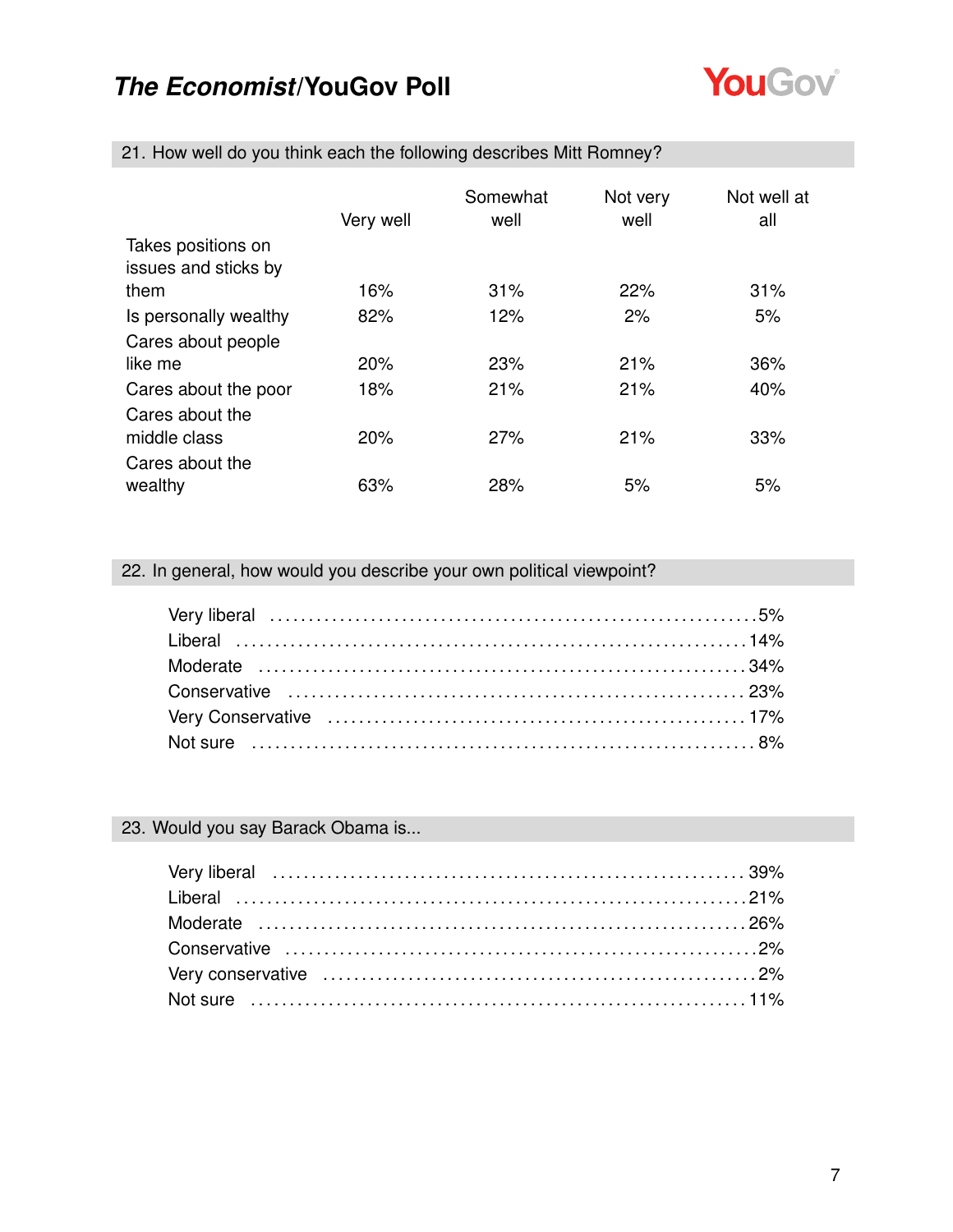

### 24. Would you say Mitt Romney is...

### 25. Do you think Barack Obama...

### 26. Regardless of whether you agree with him, do you like Barack Obama as a person?

#### 27. Do you think Mitt Romney...

| Says what he thinks people want to hear 54% |  |
|---------------------------------------------|--|
| Not sure ……………………………………………………………………12%      |  |

### 28. Regardless of whether you agree with him, do you like Mitt Romney as a person?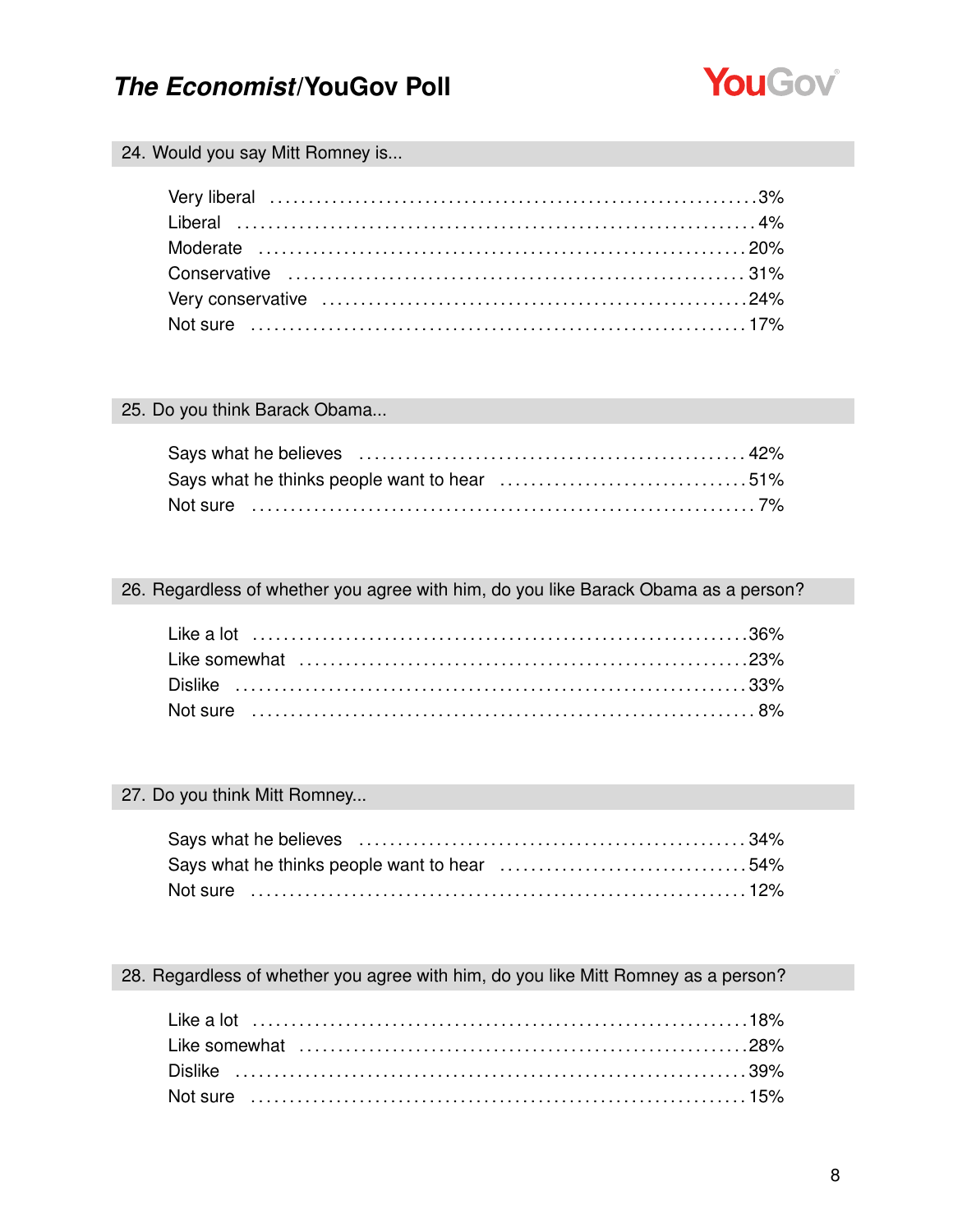

|                  | Yes | No Opinion | No  |
|------------------|-----|------------|-----|
| Arrogant         | 41% | 28%        | 31% |
|                  |     |            |     |
| <b>Bold</b>      | 32% | 53%        | 16% |
| <b>Effective</b> | 32% | 33%        | 35% |
| Exciting         | 24% | 54%        | 23% |
| Experienced      | 27% | 35%        | 38% |
| Honest           | 34% | 28%        | 38% |
| Hypocritical     | 38% | 34%        | 28% |
| Inspiring        | 38% | 37%        | 24% |
| Intelligent      | 57% | 29%        | 14% |
| Partisan         | 28% | 52%        | 19% |
| Patriotic        | 29% | 36%        | 35% |
| Religious        | 17% | 51%        | 32% |
| Sincere          | 38% | 30%        | 31% |
| Steady           | 32% | 49%        | 18% |
| Strong           | 35% | 42%        | 23% |

29. Which of these words would you use to describe Barack Obama?

### 30. Which of these words would you use to describe Mitt Romney?

|                  | Yes | No Opinion | No  |
|------------------|-----|------------|-----|
| Arrogant         | 39% | 32%        | 29% |
| <b>Bold</b>      | 20% | 62%        | 19% |
| <b>Effective</b> | 27% | 53%        | 20% |
| Exciting         | 10% | 52%        | 38% |
| Experienced      | 44% | 43%        | 13% |
| Honest           | 27% | 40%        | 33% |
| Hypocritical     | 36% | 39%        | 25% |
| Inspiring        | 17% | 49%        | 34% |
| Intelligent      | 53% | 38%        | 9%  |
| Partisan         | 27% | 60%        | 13% |
| Patriotic        | 43% | 47%        | 10% |
| Religious        | 57% | 37%        | 6%  |
| Sincere          | 27% | 40%        | 33% |
| Steady           | 29% | 54%        | 17% |
| Strong           | 30% | 56%        | 14% |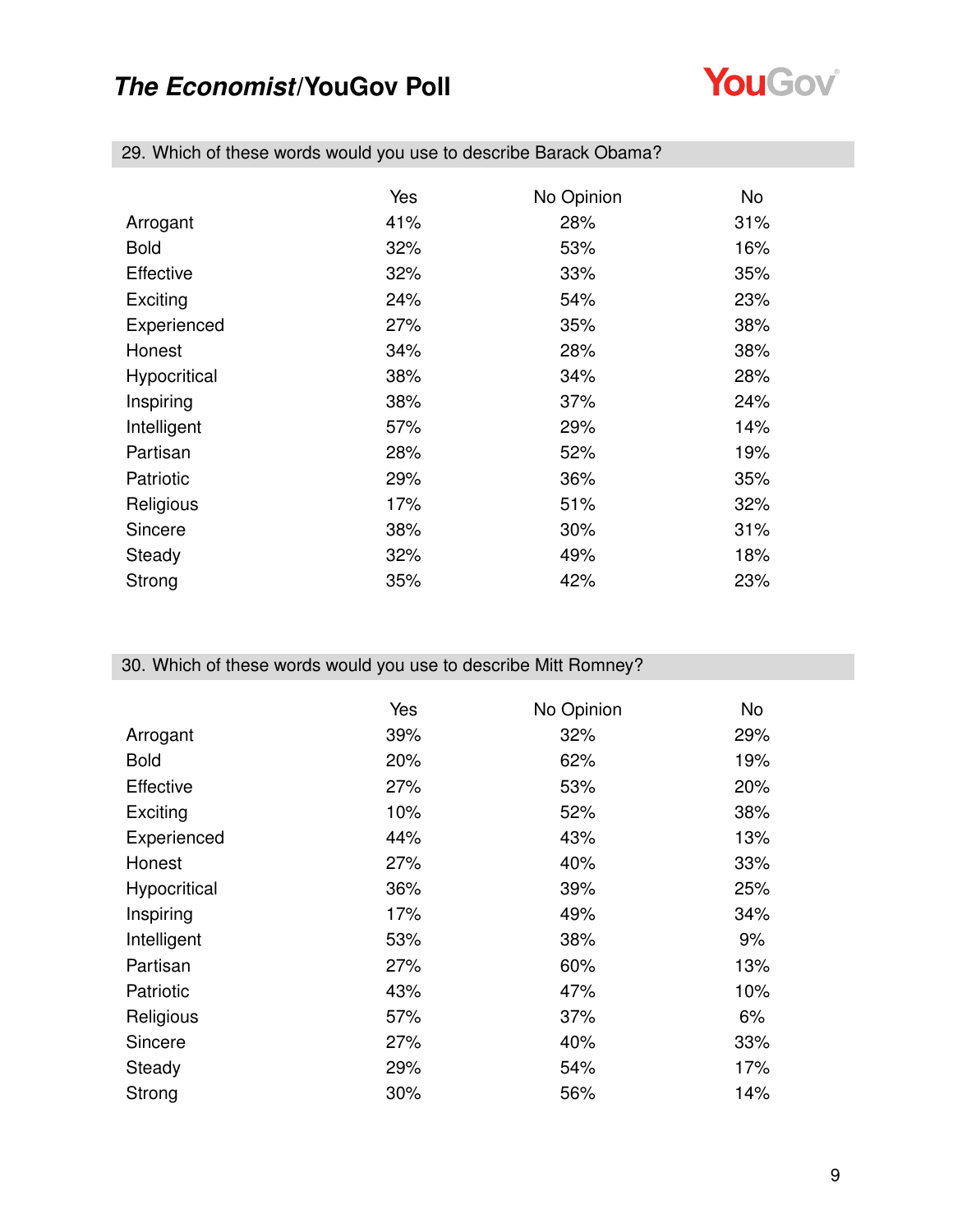

### 31. Overall, do you think the economy is getting better or worse?

### 32. Do you think the stock market will be higher or lower 12 months from now?

### 33. Would you say that you and your family are...